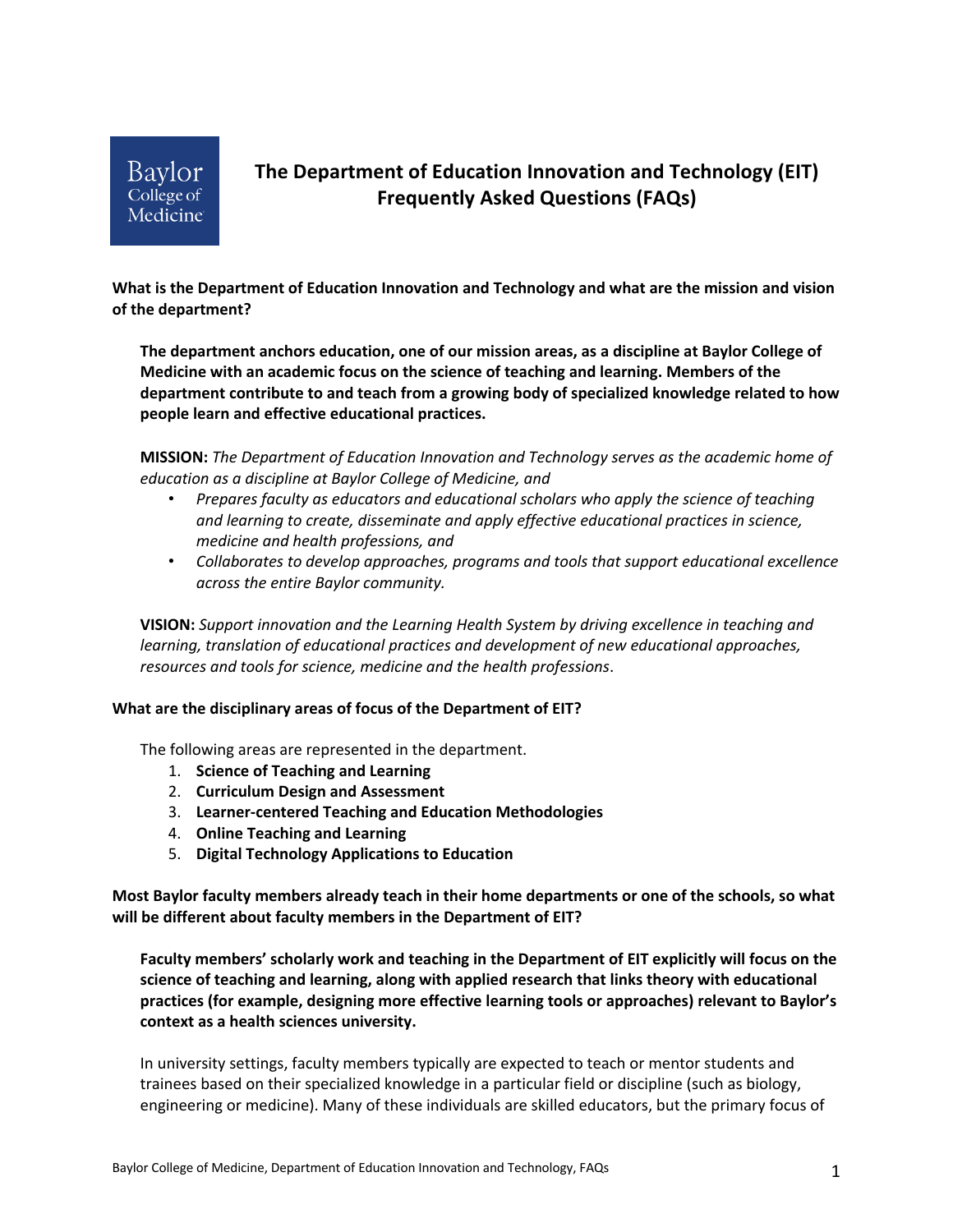their research typically lies within their home discipline, not on contributions to the body of knowledge around teaching and learning. Some of these faculty members with disciplinary expertise in science, medicine or health professions may be interested in certificate programs or other opportunities in the Department of EIT, but most likely would not have appointments in the department.

## **Who will comprise the inaugural faculty and how will the members be selected?**

**Up to 30 inaugural faculty members will be appointed during the first 1–2 years (Phase 1) of the department. We expect that most of these individuals will be education specialists, education researchers or educators within disciplines, professions or applied technology areas. Some faculty members in the Department of EIT might have day-to-day responsibilities situated in Education Cores, Academic Departments, the Center for Educational Outreach, Advanced Technology Cores or similar programs.** 

Inaugural faculty members will be selected through an application process and appointed through normal institutional procedures involving the Office of Faculty Affairs. All members of the inaugural faculty will be expected to complete longitudinal professional learning experiences offered through the department and demonstrate competencies related to the training. All faculty members will develop active programs of investigation or projects in one or more areas related to disciplinary focus areas of the department.

## **What will the department offer to its faculty members?**

The department will provide role relevant guidance and opportunities for faculty members to have an understandable pathway and appropriate pace for academic promotion and other recognition. Examples of departmental priorities include:

- **Support for Faculty Vitality**
- **Clear Paths for Advancement**
- **Learning Innovation Community**
- **Exchange of Ideas and Approaches**

## **What types of educational programming will be offered by the Department of EIT?**

# **The Department of EIT will offer educational programs related to all five of its disciplinary areas of focus.**

Some of the department's programs will be aimed primarily at members of the department. Other programs will be offered to learners inside and outside the institution. Examples of potential educational experiences to be offered by the department include the following.

- Faculty or trainee education fellowship programs
- Certificates of added qualification (e.g., College-level STEM Teaching or Educational Program Evaluation)
- Longitudinal applied programs in areas such as "backward design" curriculum development or design of learning objects (culminating in a product or project)
- Certificates or eventual master degree programs aligned with expertise of faculty members (e.g., Biotechnology or Biomedical Science Teaching)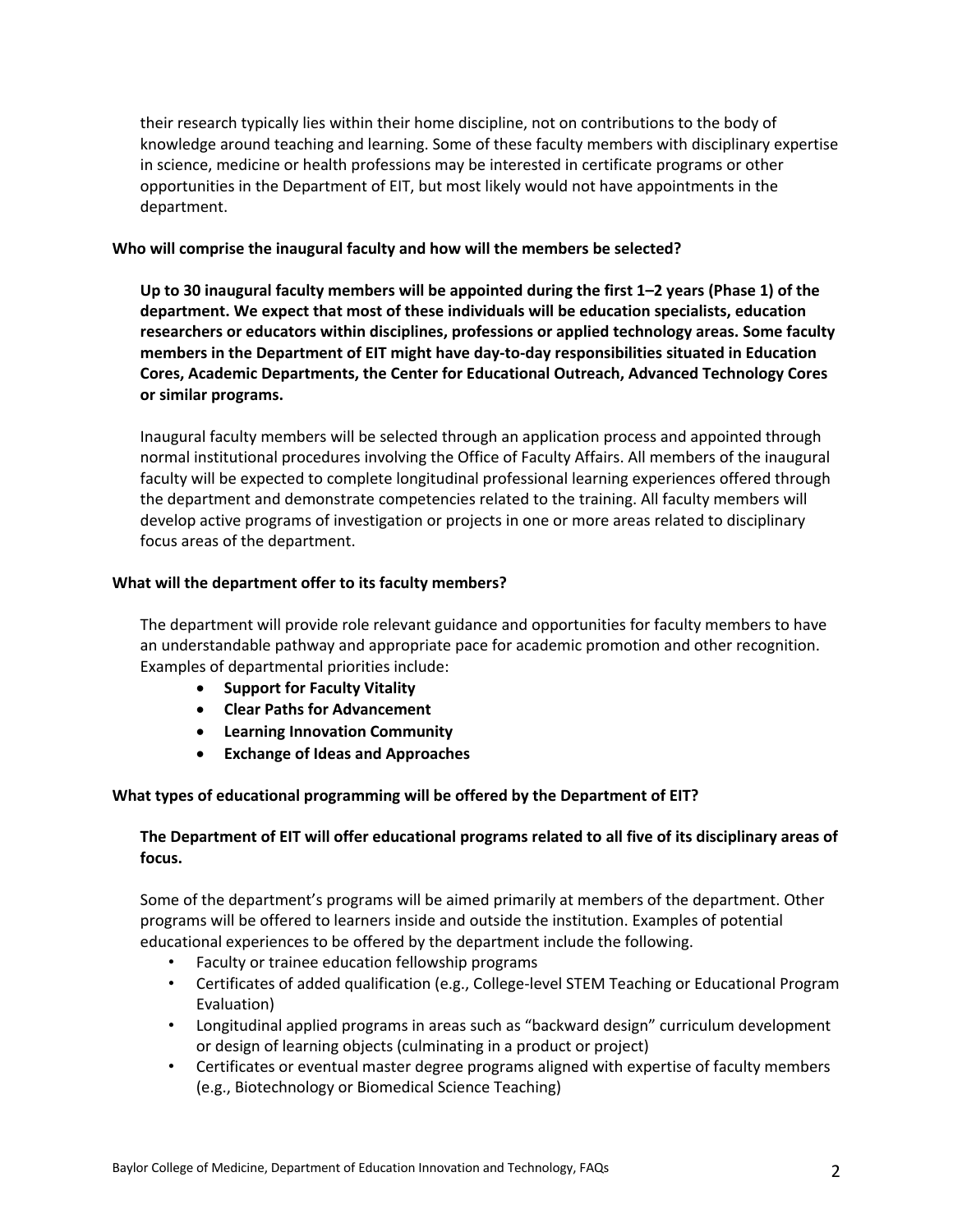## **Will the Department of EIT replace Office of Faculty Development programs and workshops?**

#### **No, the department will not replace or subsume any existing faculty development programs.**

It is possible that individuals appointed in the department will participate as instructors in some institution-wide faculty development offerings.

## **Why is "technology" included in the name of the department? Will the department manage educational technology services?**

**The department will not be engaged in educational technology support or services. Its name education innovation and technology—reflects a unique opportunity to involve faculty members working in advanced research technologies (such as in the Advanced Technology Core facilities) and other areas to develop and disseminate new educational and training resources, practices and tools.**

Inclusion of "technology" in the name also acknowledges the significance of applications of technology to 21<sup>st</sup> century teaching and learning. In particular, the department of EIT will focus on effective practices for online teaching and learning, and digital approaches to education, such as the development of novel learning objects.

#### **How will the department be funded?**

#### **Basic operations of the department will be funded through institutional sources.**

Most, if not all, faculty members with primary appointments in the department already will have salary support covered by their existing Baylor responsibilities, such as having a major role in the Education Core for Instructional Design under the Office of the Provost. Funding of the department will not affect current distributions of T-dollars to departments or other funding in support of the education mission.

#### **How will faculty members in the department achieve academic promotion?**

**Faculty members will be expected to meet the same standards for academic appointment and promotion (instructor, assistant professor, associate professor and professor) as all other Baylor faculty members. See Baylor's general guidelines (https://www.bcm.edu/education/academicfaculty-affairs/faculty-resources/appointments-promotions).**

It is likely that most faculty in the Department of EIT will demonstrate excellence in education as their primary area, with research (which might include scholarly work in education) as the second area. Role-relevant guidance and mentoring will be provided to department faculty members based on their areas of expertise, so that all individuals have an understandable pathway and establish an appropriate pace for academic promotion and other recognition.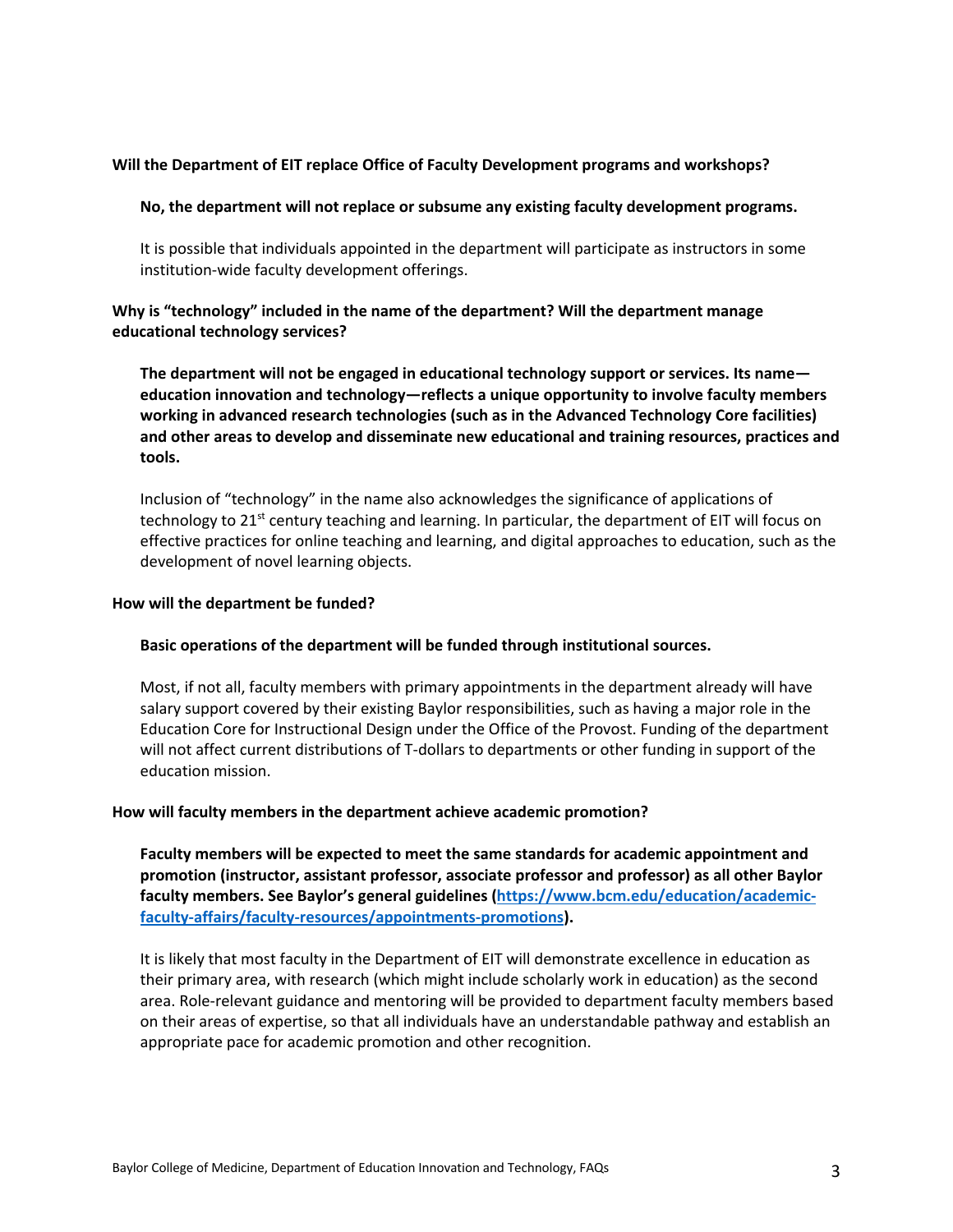**What are examples of the kinds of expertise or institutional roles that might be represented among faculty members in the Department of EIT.**

**Appointees within the department are likely to have a range of institutional roles. They will be united by their contributions to the learning innovation community represented by the department and its faculty.** 

Examples of roles ("day jobs") of possible faculty members include: educational leaders with significant roles; individuals in Advanced Technology Core facilities who develop tools and educational resources related to the services provided by their Cores; individuals with roles in an Education Core or other educational service; community educators who develop models leading to community impacts; clinical or science educators who are deeply engaged in improving teaching and learning (active learning, curricular design, evaluation, etc.); or clinical research coordinators of large scale programs who develop new processes and tools for communication and recruitment.

# **Will other faculty members be able to join the department with primary, co-primary or secondary appointments?**

# **Beginning in the department's second year (Phase 2), other faculty members will be eligible for appointment to the Department of EIT following an application process and, when appropriate, completion of a longitudinal professional learning experience offered through the department.**

These appointments will follow normal institutional procedures involving the Office of Faculty Affairs. Appointment will be open to individuals with expertise in education, science, technology applications or health and medicine, who participate or intend to engage in substantive educational scholarship or innovation. Appointed faculty will be expected to attend departmental knowledge sharing events (education seminars, etc.) and collaborate in development of at least one scholarly product or learning object per year.

## **Why is the new entity established as a department and not a center or core?**

# **The Department of Education Innovation and Technology will carry out all expected functions of a Baylor department—first and foremost by serving as the academic home of education as a discipline.**

Unlike centers, which typically bring multiple disciplines together, the Department of EIT will focus on a single discipline (education or the science of teaching and learning). In addition, for members of the department, EIT will enable the alignment of institutional roles, training within their discipline, scholarly contributions and their departmental appointment. Like all Baylor departments, EIT will support advancement and recommend appointment and promotion of faculty members; appoint fellows, postdoctoral associates and research associates; deliver programs of instruction, certificates and degrees; stimulate and support research studies; and engage in professional activities in support of Baylor's education mission.

#### **Will the new department replace the Academy of Distinguished Educators?**